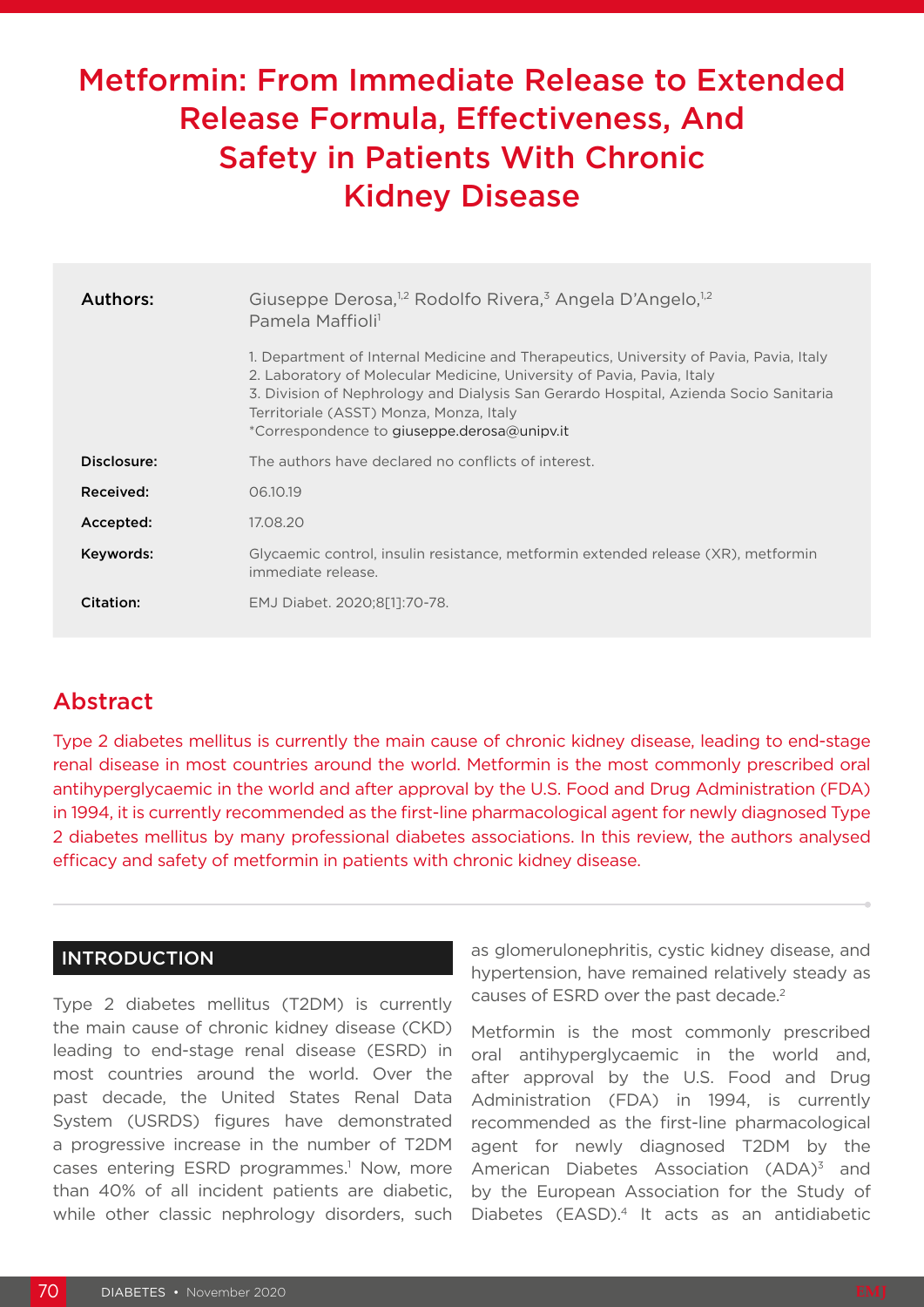drug via increasing peripheral glucose utilisation and peripheral insulin sensitivity as well as by reducing intestinal glucose absorption and hepatic glucose generation.<sup>5</sup> Lowering blood glucose with metformin in T2DM does not cause hypoglycaemia.<sup>6</sup> Moreover, metformin was found to reduce weight in obese patients, $7 \text{ improve}$ lipid plasma levels, $8$  and prevent and delay progression of microvascular and macrovascular complications,<sup>2,5</sup> which is of immense importance to reduce the risk of diabetes development and progression of overt T2DM in patients.

#### METHOD

A search strategy was developed to identify randomised controlled trials in both MEDLINE and the Cochrane Central Register of Controlled Trials (CENTRAL). The terms "metformin", "biguanides", "fenformin", "efficacy", and "safety" were incorporated into an electronic search strategy that included the Dickersin filter for randomised controlled trials. The bibliographies of all identified randomised trials and review articles were reviewed to look for additional studies of interest. The author's reviewed the citations retrieved from the electronic search to identify relevant articles for this review. The authors subsequently reviewed the potential trials to determine their eligibility. To qualify for inclusion, clinical trials were required to meet a series of predetermined criteria for study design, study population, interventions evaluated, and outcome measured. The following data were abstracted onto standardised case report forms: authors, year of publication, country of study, source of funding, study goal, means of randomisation and blinding, duration of treatment, treatment characteristics, sex, quantity of and reasons for study withdrawal, renal function and age characteristics of the treatment and control groups, outcomes, and adverse event data. A validated, three-item scale was used to evaluate the overall reporting quality of the trials selected for inclusion in the present review. This scale provided scoring for randomisation (0–2 points), double-blinding (0–2 points), and account for withdrawals (1 point). Scores ranged between 0 and 5, and scores of 3 or more indicated a study of high quality, and study selection was restricted to randomised controlled trials to ensure the inclusion of high-

quality evidence only. In this review, the authors analysed the efficacy and safety of metformin in patients with CKD.

### METFORMIN FORMULATIONS

Metformin reduces plasma glucose levels by acting at several different levels: it reduces hepatic glucose production in the liver by inhibiting gluconeogenesis and glycogenolysis, increases muscular insulin sensitivity and improves the uptake and utilisation of peripheral glucose, and it slows down the intestinal absorption of glucose.<sup>9</sup> Until now, metformin was available as an immediate release (IR) formulation to be taken three times daily at a dosage of 500, 850, and 1000 mg, in tablet or in powdered form. The powder formulation was designed to overcome the challenge of considerable tablet size, which made them difficult to swallow, especially for elderly patients or people with dysphagia. The authors of this review have previously studied powder formulation and showed that the degree of patient satisfaction towards the antidiabetic treatment was increased and led to improved glycaemic control.<sup>10</sup>

Recently, extended release (XR) metformin has become available. Compared to conventional IR formulation, the XR offers some advantages. Firstly, the possibility to take the drug once a day, but with better gastrointestinal tolerability and equal effectiveness.<sup>11</sup> The XR formulation has been designed to allow a more gradual release of the drug in the main absorption site, i.e., the upper gastrointestinal tract, thus improving its tolerability and patient compliance because of reduced administration frequency and a decrease in adverse events. However, apart from a review published on the comparison between metformin IR and metformin  $XR$ <sup>11</sup> few randomised clinical trials have been conducted to directly compare the two formulations. For example, Schwartz et al.<sup>12</sup> conducted a study about a comparison between metformin XR treatment regimens versus metformin IR in a double-blind 24-week trial. Data showed that once- or twice-daily metformin XR was as safe and effective as twice-daily metformin IR and provided continued glycaemic control for up to 24 weeks of treatment. Similar results were reported by Fujioka et al.,<sup>13</sup> who showed that patients with T2DM who had been receiving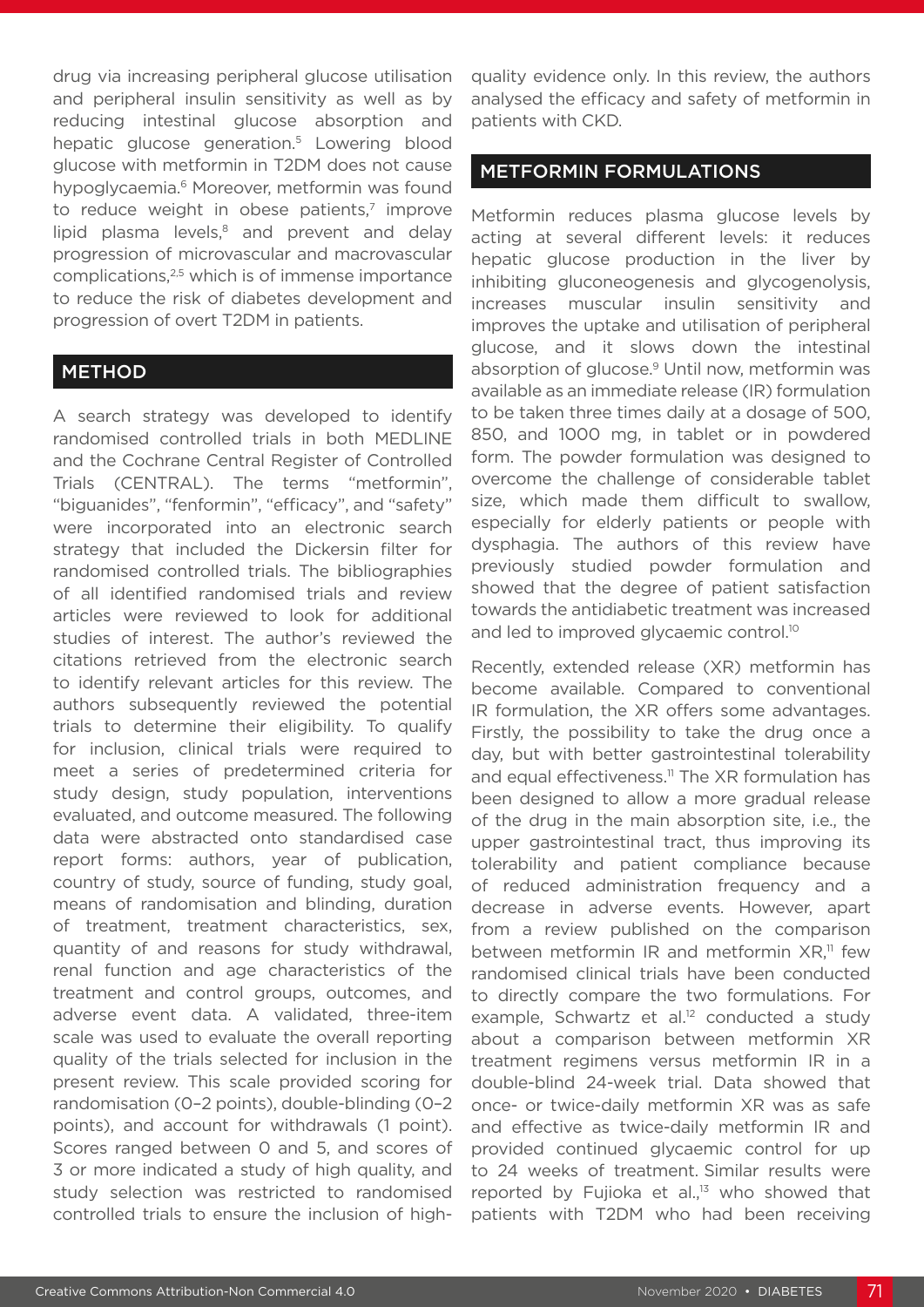twice-daily metformin IR achieved comparable glycaemic control when therapy was switched to once-daily metformin XR, at the same or a greater total daily dose. Derosa et al.<sup>14</sup> conducted a trial to compare metformin XR and metformin IR, recording a better effect of metformin XR compared to metformin IR in improving glycaemic control.

The same can be said about the lipid profile. with an improvement of total cholesterol and low-density lipoprotein cholesterol with metformin XR compared to IR. The positive effects of metformin on the lipid profile have been shown in rats.<sup>15</sup> The authors also observed a visfatin improvement with metformin XR, not recorded with metformin IR. Visfatin is a protein expressed by adipocytes, and also by the liver, muscle, bone marrow, and lymphocytes.<sup>16</sup> Visfatin exerts insulin-mimetic effects in cultured adipocytes, hepatocytes, and myotubes, and lowers plasma glucose in mice.17 Visfatin binds to the insulin receptor with similar affinity, but at a site distinct from insulin with insulin-sensitising effects. An improvement of visfatin improves insulin sensitivity.18

The better effects of metformin XR compared to metformin IR could be explained by better patient compliance and the minor incidence of adverse events.<sup>19</sup> These data should not be surprising as one of the factors that affect glycaemic control is patient compliance to therapy. Patient compliance is related to the complexity of the treatment, total number of tablets taken daily, size of the tablets, difficulty in swallowing, side effects, and the cost of therapy.<sup>20</sup>

Timmins et al.<sup>21</sup> obtained results for adverse events which were slightly different to those reported by Derosa et al.<sup>22</sup> Timmins et al. found that adverse events with metformin XR were similar to those reported with metformin IR. However, they did not directly compare the two different formulations; moreover, they conducted the study in healthy subjects and not in patients with diabetes. Derosa et al. recorded that TNFα and high-sensitivity C-reactive protein were lower with metformin XR compared to baseline and to metformin IR, this could be attributed to the better improvement of glycaemic control obtained with metformin XR. It has already been shown that hyperglycaemia induces endothelial damage;22 postprandial glycaemia induces an

acute, but repeated, systemic inflammation that could influence the development of cardiovascular disease in patients affected by disorders of glucose metabolism.23 Metformin XR better reduces glycaemic control with consequential minor endothelial damage and a reduction of inflammatory markers.

### METFORMIN SAFETY

Metformin is a well-tolerated antidiabetic compound with additional metabolic protective effects, but there are some concerns for use of the drug in patients with T2DM with reduced renal function. There are no differences regarding renal safety among the different metformin formulations, even if many studies have been conducted on metformin IR and few on metformin XR, which were later available.

To understand the challenges for the use of metformin in patients with impaired renal function, it is beneficial to understand the pharmacokinetics of the compound. At a usual dosage of 500–1500 mg, metformin has an absolute oral bioavailability of 50-60%.<sup>24</sup> The drug is not protein-bound and therefore has a wide volume distribution with maximum accumulation in the small-intestine wall. This biguanide is exclusively eliminated unchanged in the urine. Approximately 90% of absorbed metformin is eliminated via the renal route within the first 24 hours. In normal renal function, healthy people have an estimated glomerular filtration rate (eGFR) >90 mL/min/1.73 m<sup>2</sup> with a plasma elimination half-life of metformin of approximately 5 hours, and there is minimal accumulation of the drug with multiple dosing.25 Compared with healthy individuals, patients with CKD show reduced metformin clearance which leads to an increase in metformin systemic exposure, increasing the risk of lactic acidosis (LA).<sup>26</sup>

Metformin decreases clearance of lactic acid by inhibiting the mitochondrial oxidation, thereby resulting in higher serum lactate concentrations.27-30 LA is defined as blood lactate concentrations >5 mmol/L and arterial pH <7.35.5 There are two forms of LA. Anaerobic LA (Type A LA), caused by lactate overproduction to regenerate ATP in the absence of oxygen, is usually seen in the presence of circulatory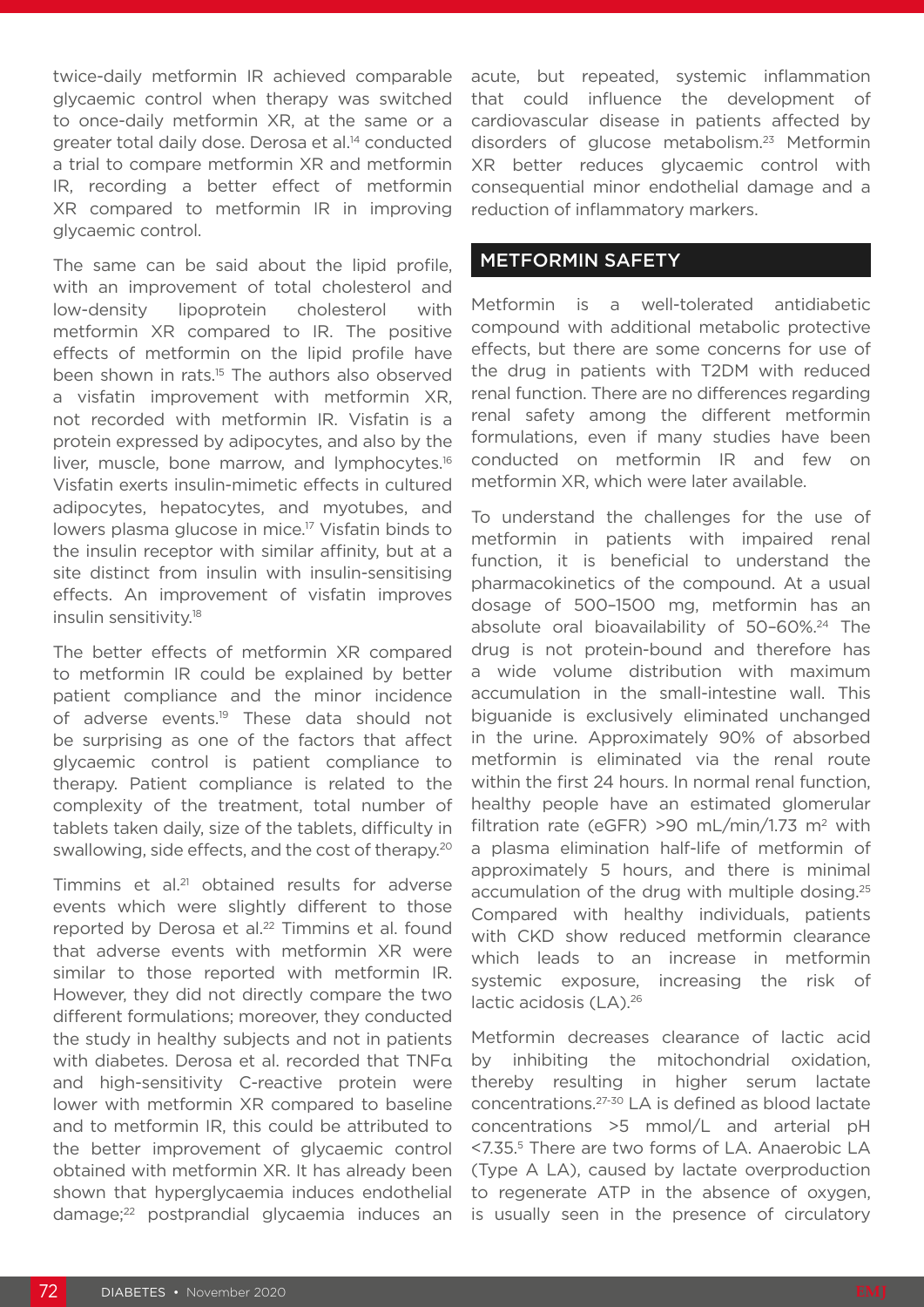collapse, such as heart failure, sepsis, and shock. Aerobic LA (Type B LA), caused by underutilisation of lactate as a result of impaired removal by oxidation or gluconeogenesis, is associated with high anion gap, and is the type seen in liver disease, diabetes, cancer, and alcohol and metformin intoxication, or metforminassociated lactic acidosis (MALA). Combinations of Type A and B are possible. Lalau and Race<sup>31</sup> have suggested that, since many cases of MALA are generally unrelated to metformin, the term MALA should be divided into metforminunrelated LA and metformin-induced LA. The latter (Type B) is defined by raised metformin concentration and the risk of mortality is approximately 10%. Metformin-unrelated LA is primarily caused by Type A LA and bears a very high mortality of 50%.<sup>32-35</sup>

Even though toxic doses of metformin are a cause of LA, there are few data regarding the level predisposing to hyperlactataemia. Multiple studies suggest that elevated circulating lactate levels, often attributed to metformin, may actually not be caused by the drug. The therapeutic trough level for metformin is 0.7 (0.3-1.0) mg/ $L<sup>36</sup>$ while the pragmatic upper therapeutic limit is 5 mg/L.37 Intentional metformin overdose usually leads to hyperlactataemia, and often to LA. This can be fatal in cases with plasma metformin >50 mg/L.38 This has led to the sparsely sciencebased opinion that metformin is contraindicated for the treatment of patients with severe renal pathologies. There is no epidemiological evidence that metformin use increases the risk of LA. MALA is well described in case reports and case series throughout the literature. However, by most accounts, the risk of LA with therapeutic metformin use is considered minimal.

A Cochrane meta-analysis including 347 comparative controlled studies covering 70,490 patient-years, for those with T2DM, of metformin use revealed no cases of LA and no significant change in plasma lactate. Importantly, at the time this study was conducted, the use of metformin in patients with CKD was not permitted and only used in exceptional cases.<sup>39</sup> No correlations were found between metformin and lactate levels. In this analysis, 53% of prospective studies allowed for inclusion of renal insufficiency, but patient-level serum creatinine concentrations were not always available for review. Based on statistical inference, the estimated upper limit of

true incidence of LA was 4.3 cases per 100,000 patient-years. This investigation confirmed that LA is extremely rare.

A second meta-analysis was performed on all published studies in MEDLINE and Cochrane databases between 1950 and 2014 on 65 articles including pharmacokinetic/metabolic studies, large case series, retrospective studies, metaanalyses, and a clinical trial.40 The authors found that metformin plasma levels generally remained within the therapeutic range and lactate concentrations are not substantially increased when used in patients with moderate CKD (Stage 3). The overall incidence of MALA varied across studies from approximately 3 per 100,000 to 10 per 100,000 person-years and was generally indistinguishable from the background rate in the overall population with T2DM. The authors proposed a maximum metformin daily dose of 1,000 mg in patients with Stage 3b CKD. They also suggested that the risk of MALA is unlikely when the renal function remains stable and the patient is closely observed, even in patients with moderate CKD (eGFR: 30–59 mL/ min). In this study, the authors showed that there is no risk.

Frid et al.<sup>41</sup> observed the serum metformin levels of 137 patients with T2DM, of whom 20 had CKD (14 with Stage 3 and six with Stage 4), in a follow-up study for 2 months. There were few patients with metformin serum levels >20 μmol/L and median level was 10 μmol/L. The authors concluded that metformin may be safely used at an eGFR >30 mL/min and very high metformin levels are needed to cause LA. Lalau et al.<sup>42</sup> conducted a study to define a safe, effective dose regimen for metformin in moderate and severe CKD (Stages 3a/3b and 4, respectively). After 4 months on these regimens, patients displayed stable metformin concentrations that never exceeded the generally accepted safe upper limit of 5.0 mg/L. Hyperlactataemia (>5 mmol/L) was absent (except in one patient with myocardial infarction), and glycated haemoglobin  $(HbA<sub>1</sub>)$  levels did not change. There were no significant differences in pharmacokinetic parameters among the CKD stage groups. Further studies to assess the long-term safety of metformin in patients with T2DM with moderate renal impairment have not revealed increased risks in varying degrees of renal impairment.43-45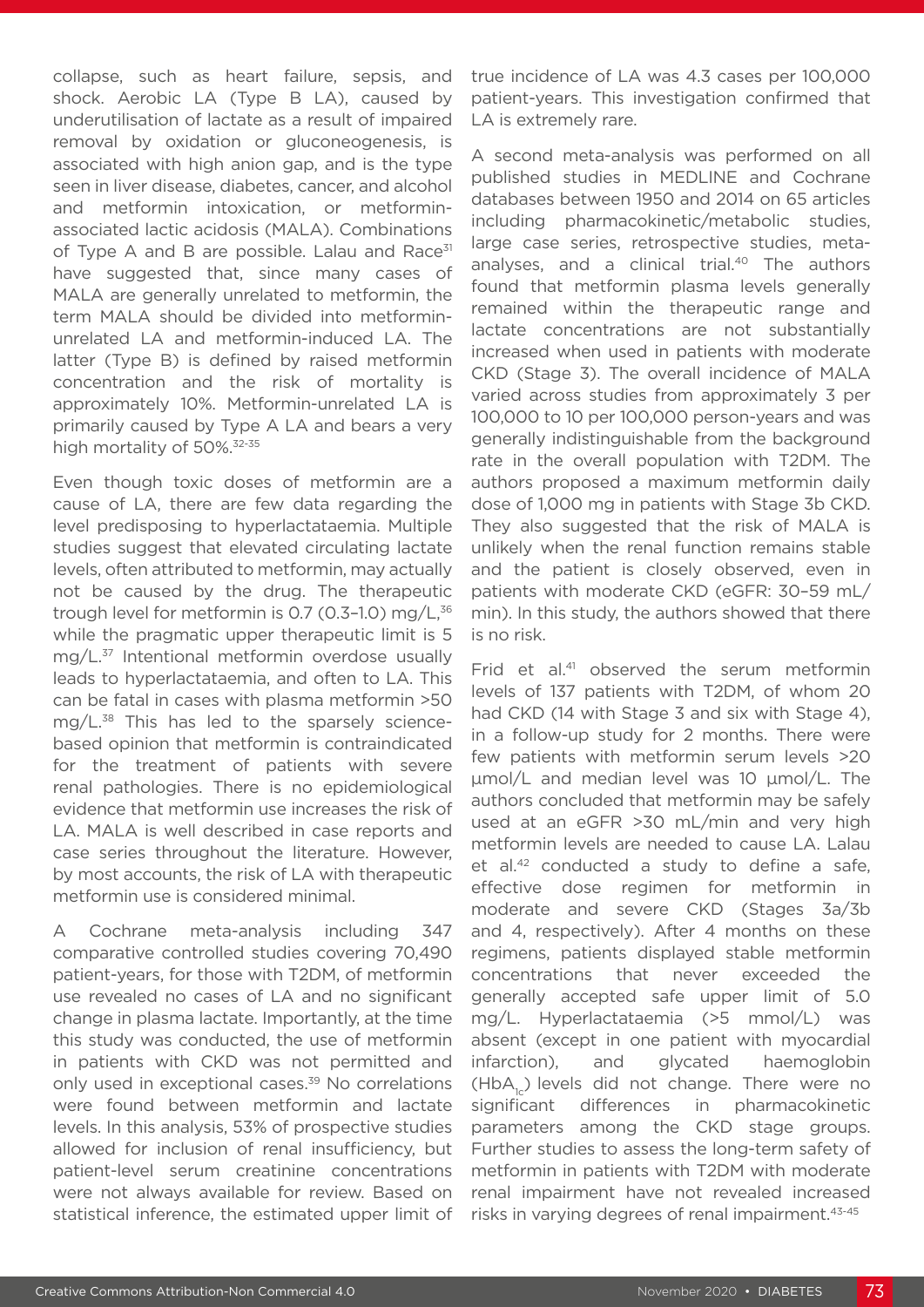| <b>CKD</b> stage | eGFR (mL/min/1.73 m <sup>2</sup> ) | <b>Recommended dosage</b><br>(mg daily) | <b>All-cause mortality</b><br>HR (95% CI; p value) |
|------------------|------------------------------------|-----------------------------------------|----------------------------------------------------|
| $1$ and $2$      | >60                                | $1.70 - 3.00$                           | $0.87$ (0.81-0.94; p<0.001)                        |
| 3a               | 45 to $< 60$                       | $1.70 - 2.00$                           | $0.87(0.77-0.99; p<0.05)$                          |
| 3b               | 30 to $<$ 45                       | 1,00                                    | $1.02$ (0.84-1.24; p<0.05)                         |
| 4                | $15$ to $<$ 30                     | Cease use                               | No data available                                  |
| 5                | <15                                | No use                                  | 1.35 $(1.20 - 1.51; p < 0.001)$                    |

Table 1: Use of metformin during different stages of chronic kidney disease.

CI: confidence interval; CKD: chronic kidney disease; eGFR: estimated glomerular filtration rate; HR: hazard ratio.

Taking into account the results of previous studies, Schernthaner and Schernthaner-Reiter46 calculated the hazard ratio (HR) of allcause mortality for the use of metformin at different stages of CKD (Table 1).<sup>46</sup> The authors recommended avoiding premature cessation of metformin therapy in patients with T2DM and CKD to counter poor glucose control and further increase in the already high risk of cardiovascular disease. Based on their meta-analysis and available data on efficacy and safety, they recommended the use of metformin in patients with CKD including Stage 3b, up to 1,000 mg/ day, but not in Stage 4.

# METFORMIN, TYPE 2 DIABETES MELLITUS, AND ADVANCED CHRONIC KIDNEY DISEASE

Globally, drug regulatory agencies have issued specific cautions and restrictions related to the use of metformin in patients with T2DM and advanced CKD. The concrete metabolic and cardiovascular benefits associated with metformin therapy derived from clinical and scientific evidence have encouraged some authors to extend the therapy options to patients with CKD Stage V, both in dialysis and conservative treatment.

Hung et al.<sup>47</sup> conducted a retrospective observational cohort study on patients with T2DM and CKD Stage 5 using Taiwan's National

Health Insurance Research Database (NHIRD) between 2000 and 2009. Approximately 8% of patients (12,350) were using metformin despite contraindication and were matched at a ratio of 1:3 with nonusers by propensity score and followed-up for 2.1 years. After multivariate adjustment, metformin use was associated with a higher, but nonsignificant, risk of metabolic acidosis of 1.6 versus 1.3 events per 100 patientyears (adjusted HR: 1.3, p=0.19), and no dose correlation was observed (HR: 1.8 in ≤500 mg/ day; 1.4 in 500–1,000 mg/day; and 1.5 in ≥1,000 mg/day).47 In patients using metformin, ESRD was significantly lower (HR: 0.76, p<0.0001) in comparison to the control group and metformin was associated with an increased mortality (HR: 1.35, p<0.001) in a dosedependent manner (HR: 1.14 in ≤500 mg/day; 1.30 in 500–1,000 mg/day; 1.57 in ≥1,000 mg/ day). After this study, the Taiwan National Health Insurance (NHI) announced that metformin use was contraindicated in females and males with serum creatinine concentrations of >1.5 and >1.4 mg/dL, respectively.

In a pilot experience, 35 patients on automated peritoneal dialysis with T2DM were treated with metformin, despite their very low eGFR.48 After 11 months of treatment with metformin at doses 0.5-1.0 g/day, a reduction of 7.4% to 6.4% HbA, 1.5 kg/m2 in BMI, and -30% insulin requirements was observed. Metformin concentrations were elevated in 81% of samples and markedly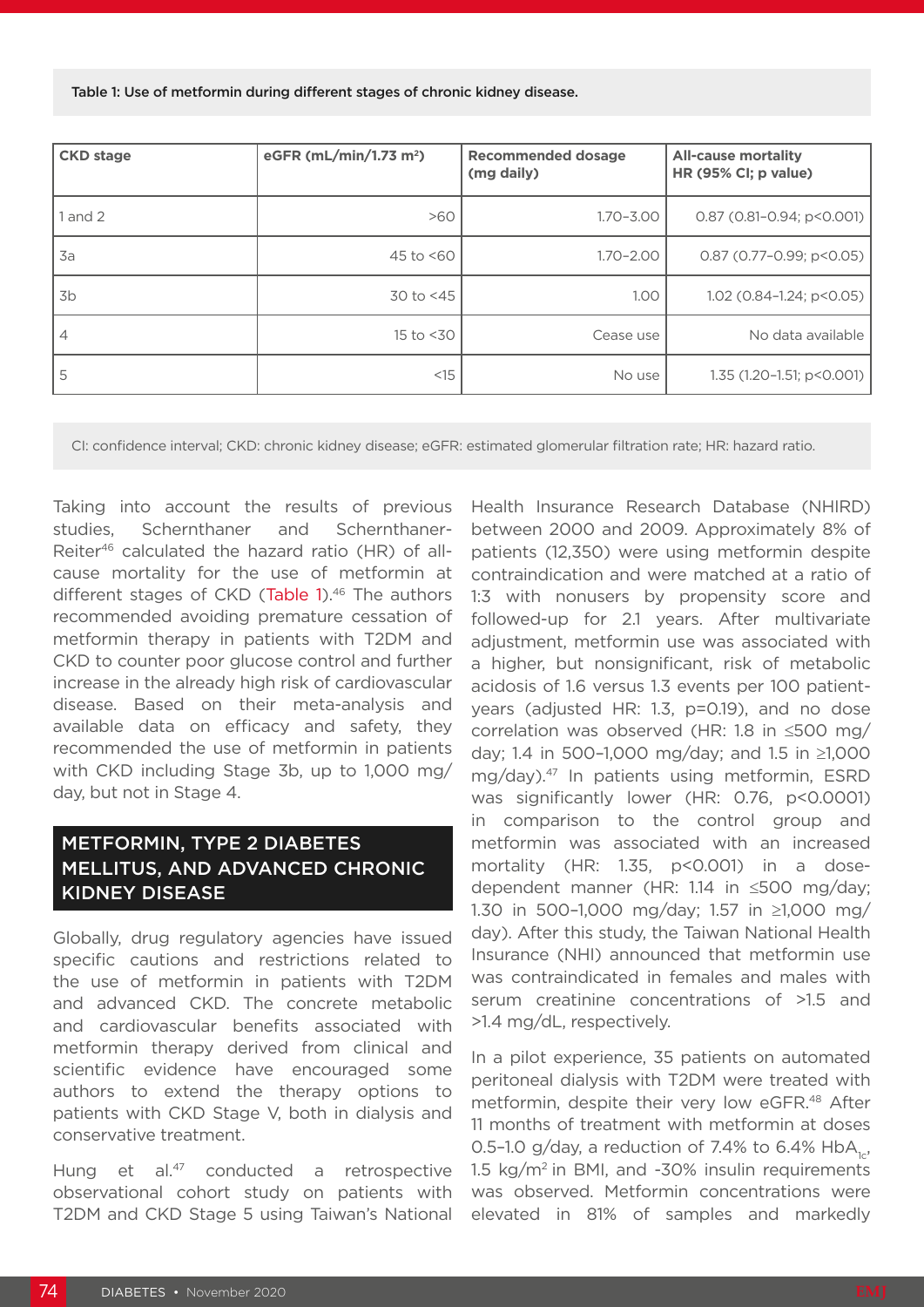elevated (>5 mg/L) in 4% of samples, no change in anion gap or pH was seen, and only 0.76 % of blood samples had a plasma lactate >2 mmol/L. There was no correlation between metformin concentration and lactate and no cases of LA. The authors suggested that peritoneal dialysis, by causing rapid removal of lactate and restitution of acid base balance, may protect against LA itself.

# COMPLICATIONS OF METFORMIN IN DIABETIC NEPHROPATHY

Another important issue regarding metformin use concerns kidney transplant patients. Nondiabetic kidney transplant recipients are at risk for developing new onset diabetes after transplant, a common complication associated with kidney transplant that can affect allograft and patient survival.<sup>49</sup> To prevent complications associated with diabetes, proper glycaemic control is imperative; however, the extent of metformin use among kidney transplant recipients is currently uncertain. In 2008, Kurian et al.50 demonstrated that metformin was safe in 24 kidney transplant recipients for a mean duration of 16.4 months up to a maximum of 55 months.50 Although the study found no cases of LA, eGFR decreased in all patients. Patients with pre-existing diabetes experienced significant changes in eGFR. More recently, an observational study showed that 9.8% of kidney transplant recipients who filed at least one prescription for an antiglycaemic agent also had at least one claim for metformin or a metformin-containing agent.51 Metformin was associated with lower adjusted HR for both living donors and deceased donor allograft survival at 3 years post-transplant, and with lower mortality.

The many risks for LA in patients with renal impairment could be partially circumscribed to specific predisposing risk factors. Renal function is dynamic, and renal dysfunction in T2DM is typically progressive. Thus, the renal thresholds for the acceptability of metformin therapy should ideally account for the stage in the CKD progression. The renal thresholds for prescription of metformin therapy should consider the stage and progression of CKD. The assessment of renal function in clinical practice occurs periodically, and the degree of renal dysfunction may change appreciably between

these assessments. Therefore, it is essential to know how quickly eGFR declines in the typical spectrum of nephropathy among patients with T2DM, particularly when considering metformin therapy.

The most common side-effects observed in association with metformin use in patients with T2DM with mild to moderate renal impairment are gastrointestinal events including diarrhoea, nausea, vomiting, abdominal pain, and decreased appetite, among others. Few studies have, however, systematically evaluated the effect of rate of progression of renal dysfunction and the risk of LA in the diabetic population.

In a matched case control study conducted by Grenoble Hospital University Center, La Tronche, France, to evaluate the strength between the association between LA and well-recognised risk factors,52 metformin was not associated with a higher risk of LA in patients with T2DM. Metformin was significantly associated with a higher LA probability in cases of acute kidney injury (odds ratio [OR]: 1.79, p<0.02) but not in patients without acute kidney injury. Intercurrent diseases such as acute decompensated heart failure, acute respiratory failure, and sepsis, were significantly associated with LA (OR: 3.55, p<0.001; 9.58, p<0.001; and 8.28, p<0.001, respectively), while other chronic medical conditions had a minor impact on LA incidence, except hepatocellular dysfunction.

Special attention should be given to contrastinduced nephropathy, a common complication after administration of iodinated contrast media. Metformin, by itself, is not a risk factor for contrast-induced nephropathy,<sup>53</sup> but the risk of acute renal function deterioration increases the risk of acute kidney injury, which is the main risk factor for metformin accumulation.<sup>54</sup> In a cohort study,55 which included patients with T2DM with moderate CKD (eGFR <60 mL/min) under metformin treatment, no significant changes in renal function were observed after endovenous administration of iodinated contrast. However, the authors' optimistic conclusions were limited by the low sample size and the retrospective study design. Lepelley et al.<sup>52</sup> found a higher risk for LA with the use of contrast media (OR: 8.58, p<0.001) compared to metformin (OR: 1.79, p=0.02).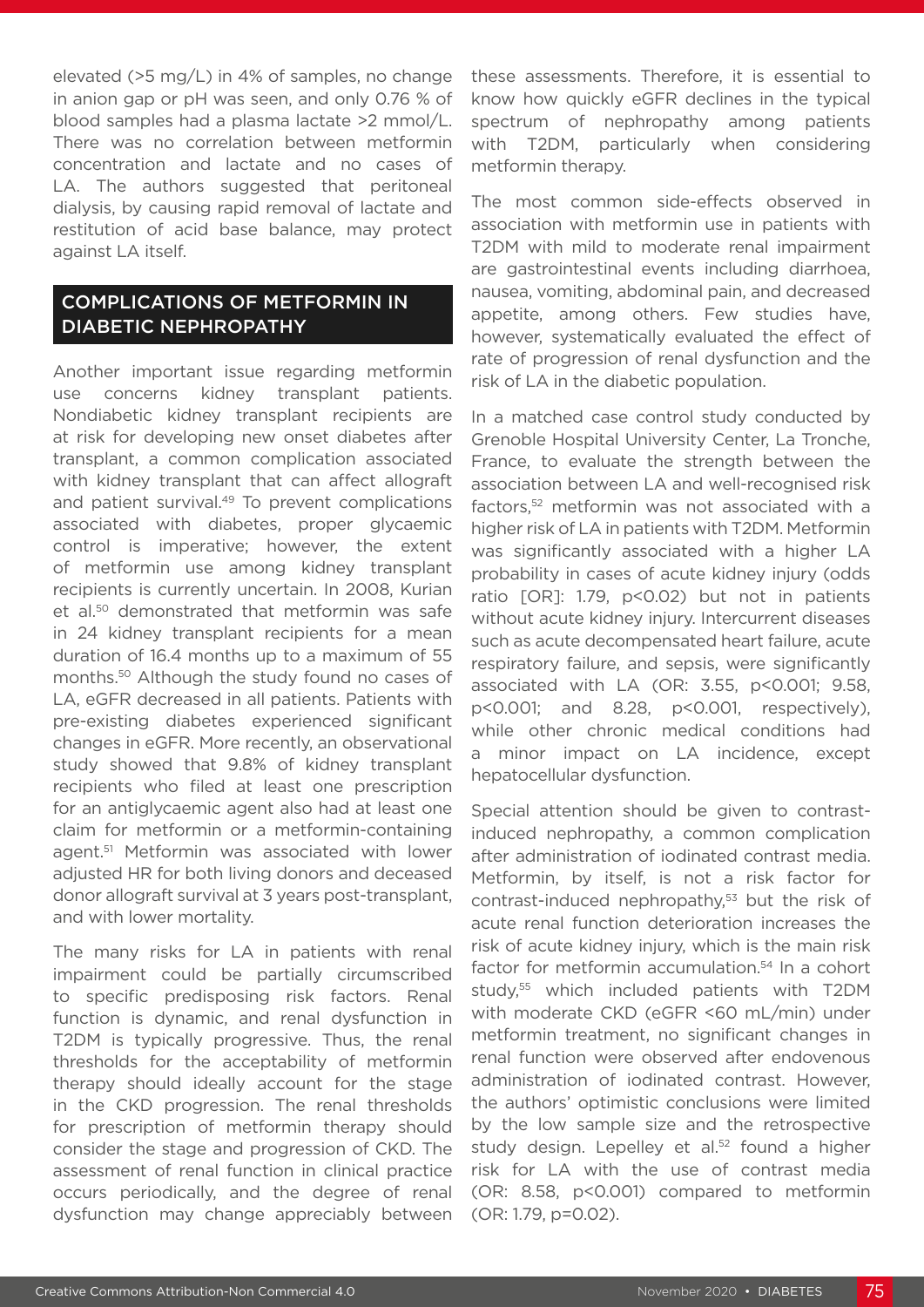Based on the European Society of Urogenital Radiology (ESUR),<sup>56</sup> patients receiving endovenous iodinated contrast should stop taking metformin 48 hours before contrast administration if their eGFR falls <45 mL/min. Renal function should be revalued 48 hours after contrast administration and metformin should only be restarted if it has not deteriorated further. The Canadian Association of Radiologists  $(CAR)$  uses a threshold of <60 mL/min.<sup>53</sup>

# CURRENT GUIDELINES AND FUTURE IMPLICATIONS

These studies highlight the lack of randomised clinical trials to test the specific hypothesis that metformin is safe in patients with mild to moderate CKD. Randomised trials would help to better inform evidence-based guidelines. Nevertheless, given the rarity of LA in the setting of metformin therapy, a study would need to examine hundreds of thousands of patients for many years to demonstrate noninferiority compared with other hypoglycaemic agents, which might not be feasible. National patient registries might be a reasonable alternative; however, for regulatory bodies at this time, the best available evidence is limited to metaanalyses, retrospective studies, and smaller mechanistic investigations reported herein.

Contraindications to the use of metformin are based on the cut-off points of serum creatinine values, discouraging its use at or above the 1.4 and 1.5 mg/dL levels in females and males, respectively. In any case, the current recommendations for metformin are not clear and univocal for advanced CKD. The latest Kidney Disease Outcomes Quality Initiative guidelines recently updated by the National Kidney Foundation (NKF KDOQI) are perfectly in line with this criterion.<sup>2</sup> Despite this, some practice guidelines present substantial differences for the use of metformin in renal patients. In the ADA guidelines, for example, renal thresholds are actually not discussed.<sup>4</sup> In the statement position of the ADA and EASD,<sup>57</sup> the members reports are that metformin appears to be safe unless the noninferior eGFR fall to 30 mL/min for 1.73 m<sup>2</sup>.

Other non-American guidelines considered the use of eGFR to determine the safety of metformin. The National Institute for Health and Care Excellence (NICE) recommends using metformin with caution in patients<sup>58</sup> for whom serum creatinine >130 μmol/L (1.47 mg/ dL) or eGFR <45 mL/min. Doses should be lower and prescribed with increased frequency of monitoring. In patients already taking metformin, the drug should be discontinued if the serum creatinine >150 μmol/L (1.70 mg/dL) or GFR <30mL/min.

Other associations such as the Canadian Diabetes Association (CDA)<sup>58</sup> and Australian Diabetes Society (ADS) practice guidelines are now based solely on eGFR, recommending caution with eGFR of 60 mL/min per 1.73  $m<sup>2</sup>$  and contraindicating its use with eGFR of 30 mL/min per 1.73 m<sup>2,59</sup> The European Renal Association/ European Dialysis and Transplant Association (ERA-EDTA) have recently published the clinical practice guideline in the management of patients with diabetes and CKD Stage 3b or higher (eGFR <45 mL/min).<sup>60</sup> Metformin is recommended as a first-line agent in a dose adapted to the renal function, when lifestyle measures alone are insufficient to lower  $HbA_{1c}$ to the desired range. The committee has based their recommendation on the most positive benefit amongst all treatment classes. A maximum daily dose of 850–1,500 mg/day for CKD Stage 3b is suggested. In CKD Stage 4, 500 mg/day should not be exceeded.

The Kidney Disease Improving Global Outcomes (KDIGO) guideline proposed that the dose of metformin should be reduced to a maximum of 1,000 mg/day when eGFR reaches 45 mL/ min, and should generally be discontinued when eGFR reaches 30 mL/min.<sup>61</sup> The use of metformin may be appropriate in patients with even more advanced CKD (eGFR 15–29 mL/min) if the kidney disease is stable and if alternative treatments to manage glycaemia are unavailable or produce significant side effects.

# **CONCLUSION**

Although different formulations of metformin have been evaluated in recent years, generally, metformin is a bulwark in the treatment of diabetes, and it is also currently recommended for patients with nephropathy by monitoring renal function. There is clear recognition that renal failure may be a risk factor for adverse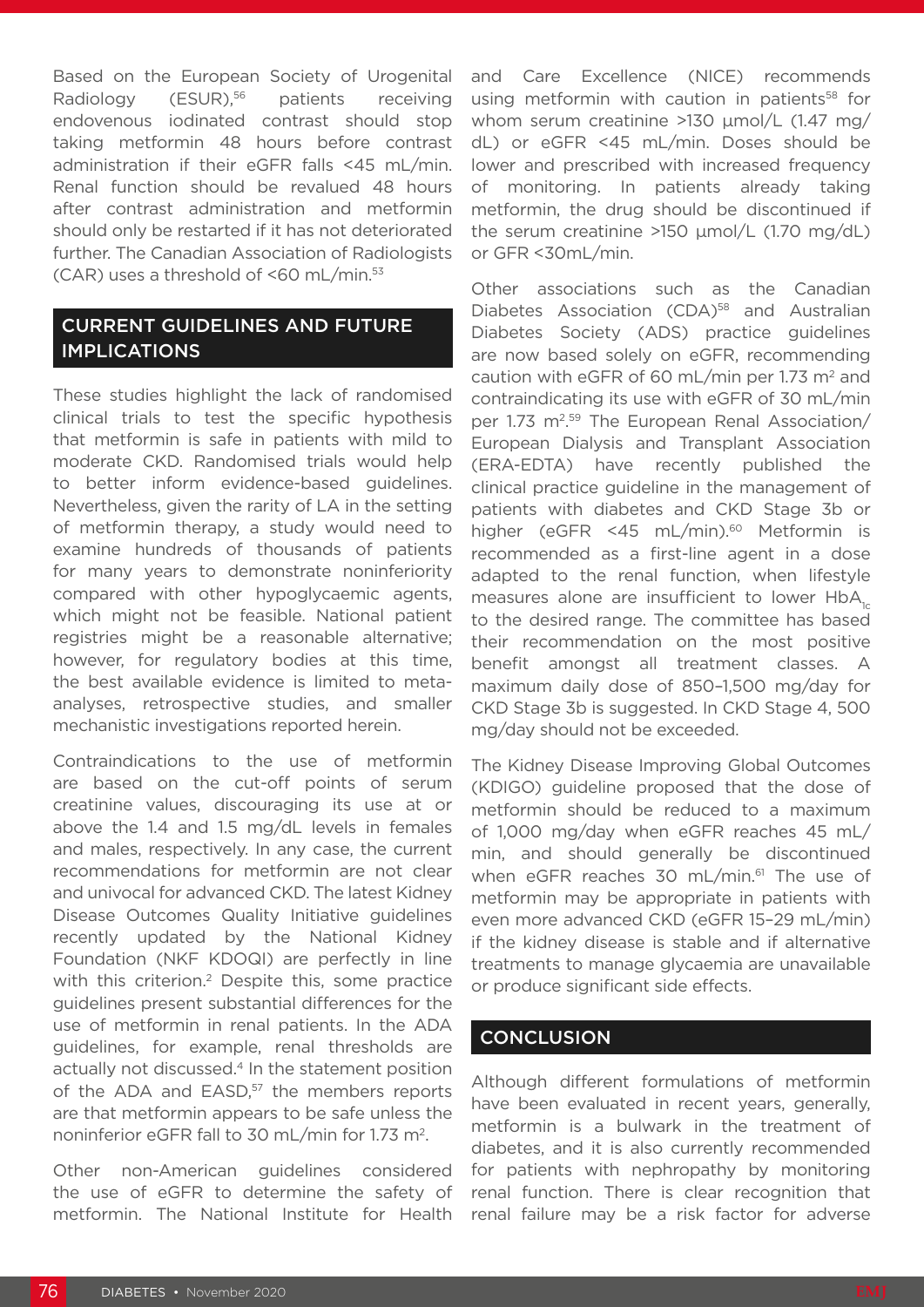events with metformin use, even if there is a function, metformin treatment appears to be safe significant divergence in opinion around the and pharmacologically efficacious in moderateworld regarding the optimal definition of safety. Provided that the dose is adjusted for renal

to-severe CKD.

#### References

- 1. Collins AJ et al. United States Renal Data System 2011 Annual Data Report: Atlas of chronic kidney disease & end-stage renal disease in the United States. Am J Kidney Dis. 2012;59(1 Suppl 1):e1-420.
- 2. National Kidney Foundation. KDOQI Clinical Practice Guideline for Diabetes and CKD: 2012 Update. Am J Kidney. 2012;60(5):850-86.
- 3. American Diabetes Association (ADA). Standards of medical care in diabetes. Diabetes Care. 2020;43(Suppl 1):S1-2.
- 4. Cosentino F et al.; ESC Scientific Document Group. 2019 ESC Guidelines on diabetes, pre-diabetes, and cardiovascular diseases developed in collaboration with the EASD: The Task Force for diabetes, pre-diabetes, and cardiovascular diseases of the European Society of Cardiology (ESC) and the European Association for the Study of Diabetes (EASD). Eur Heart J. 2020;41(2):255-323.
- 5. Eisenreich A, Leppert U. Update on the protective renal effects of metformin in diabetic nephropathy. Curr Med Chem. 2017;24(31):3397-412.
- 6. Arnouts P et al. Glucose-lowering drugs in patients with chronic kidney disease: a narrative review on pharmacokinetic properties. Nephrol Dial Transplant. 2014;29(7):1284-1300.
- 7. Mehrotra TN, Young BA. Metformin in the treatment of obese diabetics. Br J Clin Pract. 1967;21(2):85-6.
- 8. Xu T et al. Effects of metformin on metabolite profiles and LDL cholesterol in patients with Type 2 diabetes. Diabetes Care. 2015;38(10):1858-67.
- 9. Hundal RS, Inzucchi SE. Metformin: new understandings, new uses. Drugs. 2003;63(18):1879-94.
- 10. Derosa G et al. Metformin powder formulation compared to metformin tablets on glycemic control and on treatment satisfaction in subjects with type 2 diabetes mellitus. J Clin Pharmacol. 2015;55(4):409-14.
- 11. Chacra AR. Evolving metformin treatment strategies in Type-2 diabetes: from immediate-release metformin monotherapy to extendedrelease combination therapy. Am J Ther. 2014;21(3):198-210.
- 12. Sherwyn Schwartz et al. Efficacy,

tolerability, and safety of a novel once-daily extended-release metformin in patients with Type 2 diabetes. Diabetes Care. 2006;29(4):759-64.

- 13. Ken Fujioka et al. Glycemic control in patients with Type 2 diabetes mellitus switched from twice-daily immediaterelease metformin to a once-daily extended-release formulation. Clin Ther. 2003;25(2):515-29.
- 14. Derosa G. Effects of metformin extended release compared to immediate release formula on glycemic control and glycemic variability in patients with Type 2 diabetes. Drug Des Devel Ther. 2017;11:1481-8.
- 15. Ali S, Fonseca V. Overview of metformin: special focus on metformin extended release. Expert Opin Pharmacother. 2012;13(12):1797-805.
- 16. Gao Y et al. Impact of metformin treatment and swimming exercise on visfatin levels in high-fat-induced obesity rats. Arq Bras Endocrinol Metabol. 2014;58(1):42-7.
- 17. Fukuhara A et al. Visfatin: a protein secreted by visceral fat that mimics the effects of insulin. Science. 2005;307(5708):426-30.
- 18. Hug C, Lodish HF. Medicine. Visfatin: a new adipokine. Science. 2005;307(5708):366-7.
- 19. Skop V et al. Autocrine effects of visfatin on hepatocyte sensitivity to insulin action. Physiol Res. 2010;59(4):615-8.
- 20. Melikian C et al. Adherence to oral antidiabetic therapy in a managed care organization: a comparison of monotherapy, combination therapy, and fixed-dose combination therapy. Clin Ther. 2002;24(3):460-7.
- 21. Timmins P et al. Steady-state pharmacokinetics of a novel extended-release metformin formulation. Clin Pharmacokinet. 2005;44(7):721-9.
- 22. Derosa G et al. Oral glucose tolerance test effects on endothelial inflammation markers in healthy subjects and diabetic patients. Horm Metab Res. 2010;42(1):8-13.
- 23. Ruotsalainen E et al. Markers of endothelial dysfunction and low-grade inflammation are associated in the offspring of Type 2 diabetic subjects. Atherosclerosis.

#### 2008;197:271-7.

- 24. McFarlane SI et al. Insulin resistance and cardiovascular disease. J Clin Endocrinol Metab. 2001;86(2):713-8.
- 25. Sambol NC et al. Kidney function and age are both predictors of pharmacokinetics of metformin. J Clin Pharmacol. 1995;35(11):1094-102.
- 26. Bodmer M et al. Metformin, sulfonylureas, or other antidiabetes drugs and the risk of lactic acidosis or hypoglycemia: a nested casecontrol analysis. Diabetes Care. 2008;31(11):2086-91.
- 27. Lalau JD et al. Metformin and other antidiabetic agents in renal failure patients. Kidney Int. 2015;87(2):308-22.
- 28. Liu F et al. Relationship of plasma creatinine and lactic acid in Type 2 diabetic patients without renal dysfunction. Chin Med J (Engl). 2009;122(21):2547-53.
- 29. Davis TME et al. The relationship between metformin therapy and the fasting plasma lactate in Type 2 diabetes: the Fremantle Diabetes Study. Br J Clin Pharmacol. 2001;52(2):137-44.
- 30. Mongraw-Chaffin ML et al. Diabetes medication use and blood lactate level among participants with Type 2 diabetes: the atherosclerosis risk in communities carotid MRI study. PloS One. 2012;7(12):e51237.
- 31. Lalau JD, Race JM. Lactic acidosis in metformin therapy: searching for a link with metformin in reports of 'metformin-associated lactic acidosis'. Diabetes Obes Metab. 2001;3(3):195-201.
- 32. Lalau JD et al. Metformin-associated lactic acidosis (MALA): moving towards a new paradigm. Diabetes Obes Metab. 2017;19(11):1502-12.
- 33. Lambert H et al. Physiopathological approach to pathological hyperlactatemia in the diabetic patient. Value of blood metformin. Ann Fr Anesth Reanim. 1987;6(2):88-94.
- 34. van Berlo-van de Laar IRF et al. Metformin associated lactic acidosis: incidence and clinical correlation with metformin serum concentration measurements. J Clin Pharm Ther. 2011;36(3):376-82.
- 35. Nyirenda MJ et al. Severe acidosis in patients taking metformin– rapid reversal and survival despite